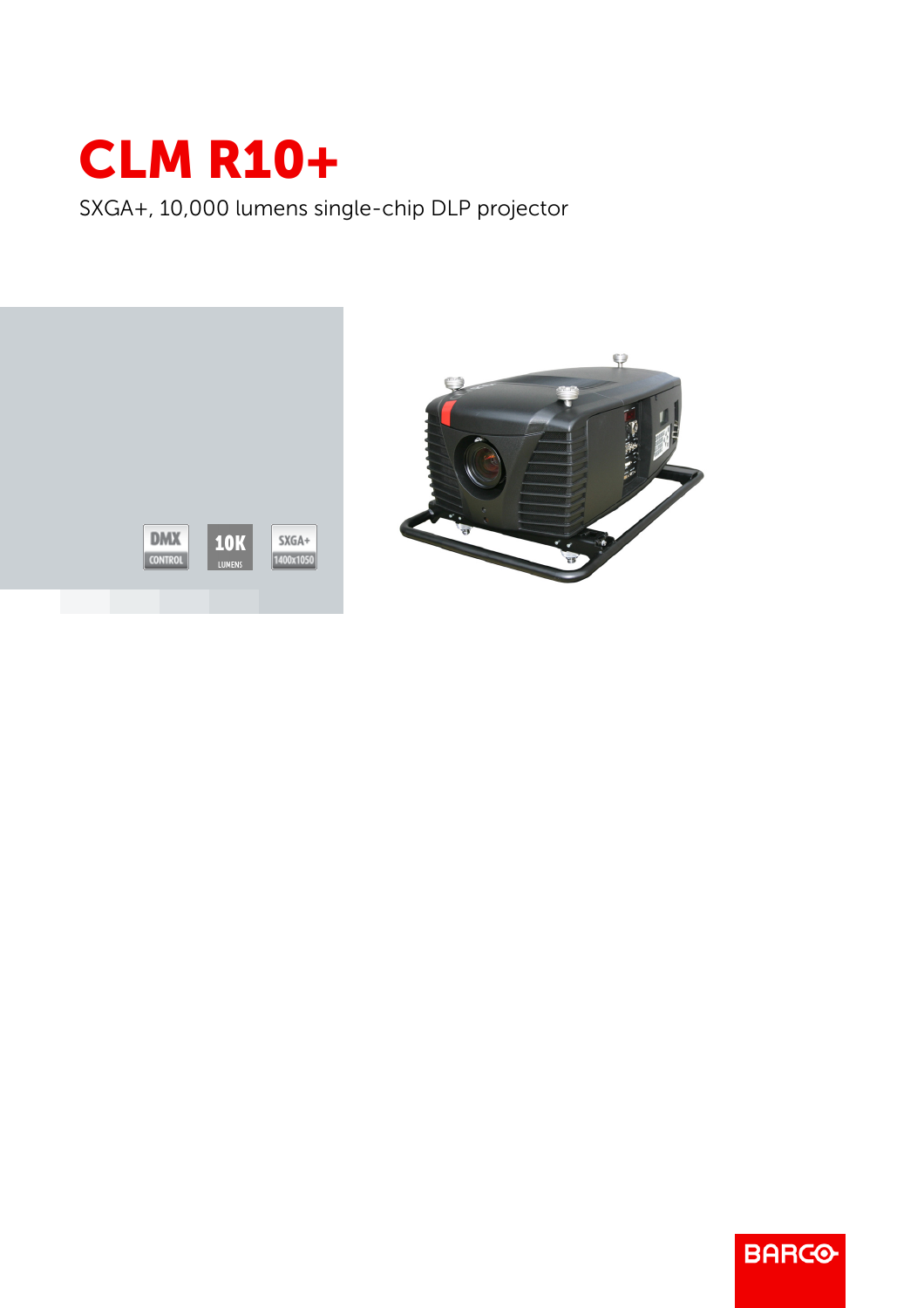| <b>PRODUCT SPECIFICATIONS</b>                  | <b>CLM R10+</b>                                                                                     |
|------------------------------------------------|-----------------------------------------------------------------------------------------------------|
| Projector type                                 | SXGA+ single-chip DLP digital projector                                                             |
| Technology                                     | 0.95' DMD™ x1 CW:RGBW                                                                               |
| Resolution                                     | 1400x1050                                                                                           |
| <b>Brightness</b>                              | 10,000 center lumens<br>9,500 ANSI lumens                                                           |
| Contrast ratio                                 | 1,200:1 (standard)<br>2,000:1 (high contrast mode)                                                  |
| <b>Brightness uniformity</b>                   | 95%                                                                                                 |
| Aspect ratio                                   | 4:3                                                                                                 |
| ScenergiX                                      | Horizontal and vertical edge blending                                                               |
| Lens type                                      | QCLD                                                                                                |
| Lenses                                         | <b>CLD</b><br>(fix)<br>0.85:1<br>(zoom)<br>$1.2 - 1.5$<br>$1.5 - 2.2$<br>$2.2 - 4.4$<br>$4.4 - 7.0$ |
| Optical lens shift                             | Vertical: -20% to +110%<br>Horizontal: 15% (L) and 100% (R)<br>on zoom lenses                       |
| Color correction                               | P7                                                                                                  |
| Lamps                                          | 4x300W                                                                                              |
| Lamp lifetime                                  | 750 hours (typical)<br>1250 hours (maximum)                                                         |
| Transport with lamp                            | Yes                                                                                                 |
| Lamp house, quick replace                      | Yes, auto lamp select                                                                               |
| Customer bulb replace                          | N/A                                                                                                 |
| Lamp warranty (field replace/ factory replace) | 120 days, 500 hours                                                                                 |
| Sealed DLP™ core                               | Standard                                                                                            |
| Optical dowser                                 | 0-100% brightness control through DMX512 signal                                                     |
| Picture-in-picture                             | Two sources simultaneously                                                                          |
| Orientation                                    | Table/ceiling/(side)portrait/vertical                                                               |
| DMX 512                                        | Standard                                                                                            |
| WARP                                           | H keystone                                                                                          |
| Integrated web server                          | N/A                                                                                                 |
| CLO (constant light output)                    | N/A                                                                                                 |
| 3D ready (optional)                            | Passive, circular polarized                                                                         |
| Inputs                                         | DVI(HDCP); 5-BNC RGBHV (RGBS/RGsB, YUV CS/SOY, Composite video, S-Video)                            |
| <b>Optional Inputs</b>                         | DVI(HDCP), 5-BNC RGBHV, RGBS/RGsB, YUV CS/SOY, Composite video, S-Video; HDSDI/SDI                  |
| Max. pixel clock                               | 165 MHz                                                                                             |
| Software tools                                 | Projector Toolset                                                                                   |
| Control                                        | XLR wired + IR, RS232                                                                               |
| Network connection                             | 10/100 base-T, RJ-45 connection                                                                     |